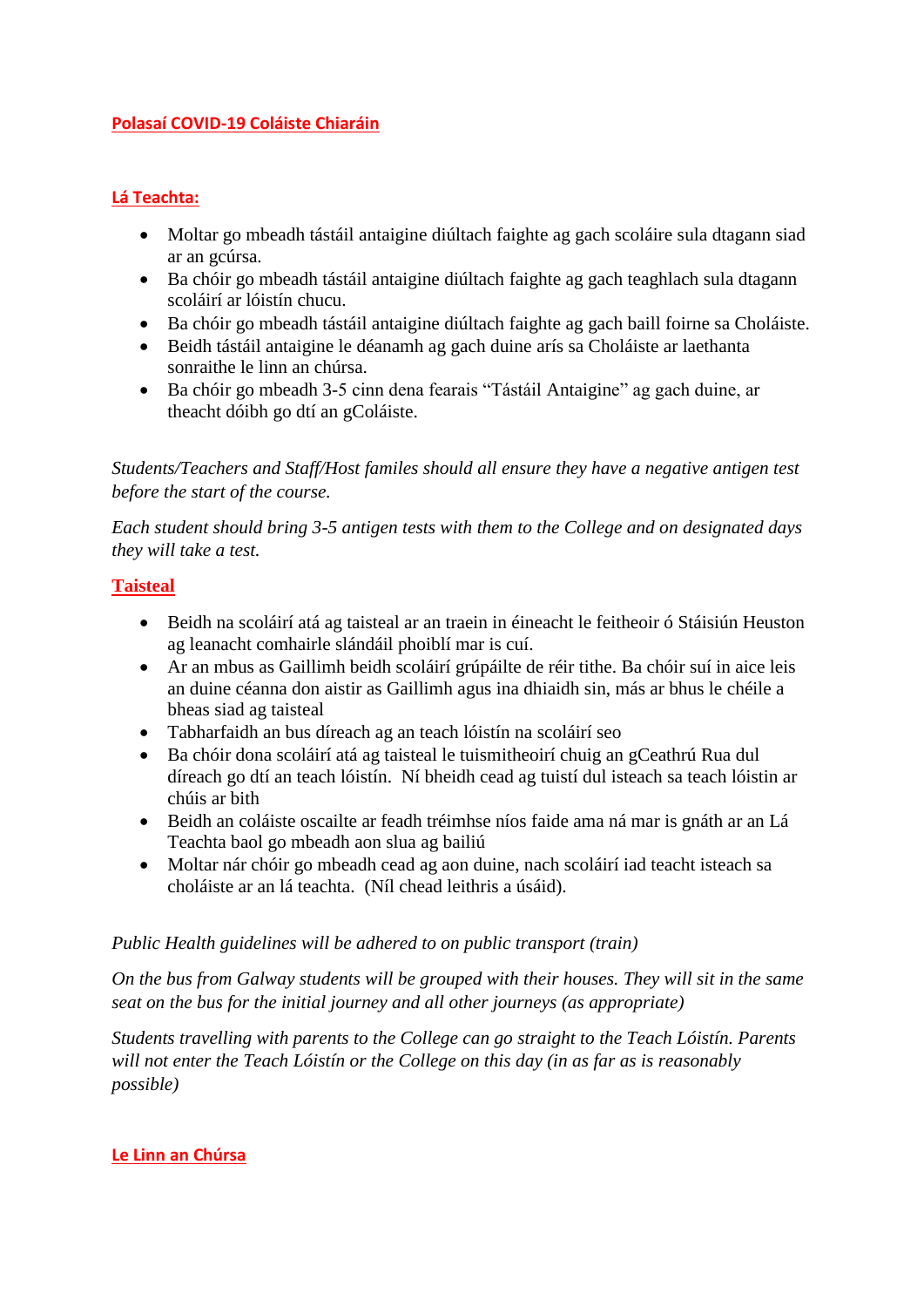Déanfar na tástálacha antaigine ar na laethana atá sonraithe

*Antigen tests will be taken by all students on designated days*

### **An riosca maidir le scaipeadh an ghalair a bhainistiú leo seo a leanas:**

#### **Sláinteachas sláinte rialta;**

- Uisce te agus gallúnach ar fáil i gcónaí
- Díghalrán lámh le fáil ar na ballaí
- Póstaeir ar níochán láimhe/díghalrán crochta in áiteanna oiriúnach

#### **Déantar níochán láimhe/díghalrán**

- o Tar éis casachtach agus sraothartach
- o Roimh agus i ndiaidh ithe.
- o Roimh agus i ndiaidh ullmhú bia.
- o Má tá teagmháil le duine le siomptóm COVID19
- o Roimh agus i ndiaidh a bheith ar an mbus
- o Roimh agus i ndiaidh a bheith i slua
- o Ag teacht isteach nó ag imeacht ón seomra ranga, ón gColáiste nó an teach lóistín
- o Nuair atá lámha salach
- o I ndiaidh an leithreas a úsáid.
- Níl cead comhroinnt a dhéanamh ar aon rud cosúil le cupán, pinn, leabhair, smideadh

*It is not recommended to share pens, books, copies, bottles, toiletries etc*

#### **Fadú fisiceach a choinneáil;**

- Moltar nach mbeadh teacht agus imeacht ón gcúrsa ceadaithe, m.sh., cluichí sa mbaile, ná a leithid.
- ACH má imíonn scoláire ón gcúrsa, ba chóir dóibh tástail antaigine a sholáthar arís sula dtagann siad.
- Moltar nach mbeadh cuairt ó na tuismitheoirí le linn cúrsa ach amháin sa gcás go mbeadh sé ceadaithe ar an Domhnach. Más gá do thuismitheoirí teacht beidh na gasúr le bailiú ag an gColáiste, taobh amuigh, ag am atá socraithe roimh ré.
- Ní bheidh cead isteach sa choláiste ag tuismitheoirí.
- Ar thuras lae leanfar treoir sláinte phoiblí
- Coinneofar scoláirí ón teach lóistín le chéile (chomh fada agus is féidir), ar an mbus, ag siúl ar an mbóthar, ar an bpáirc spraoi le chéile rl. ( Beidh níos lú meascadh dá thoradh seo.)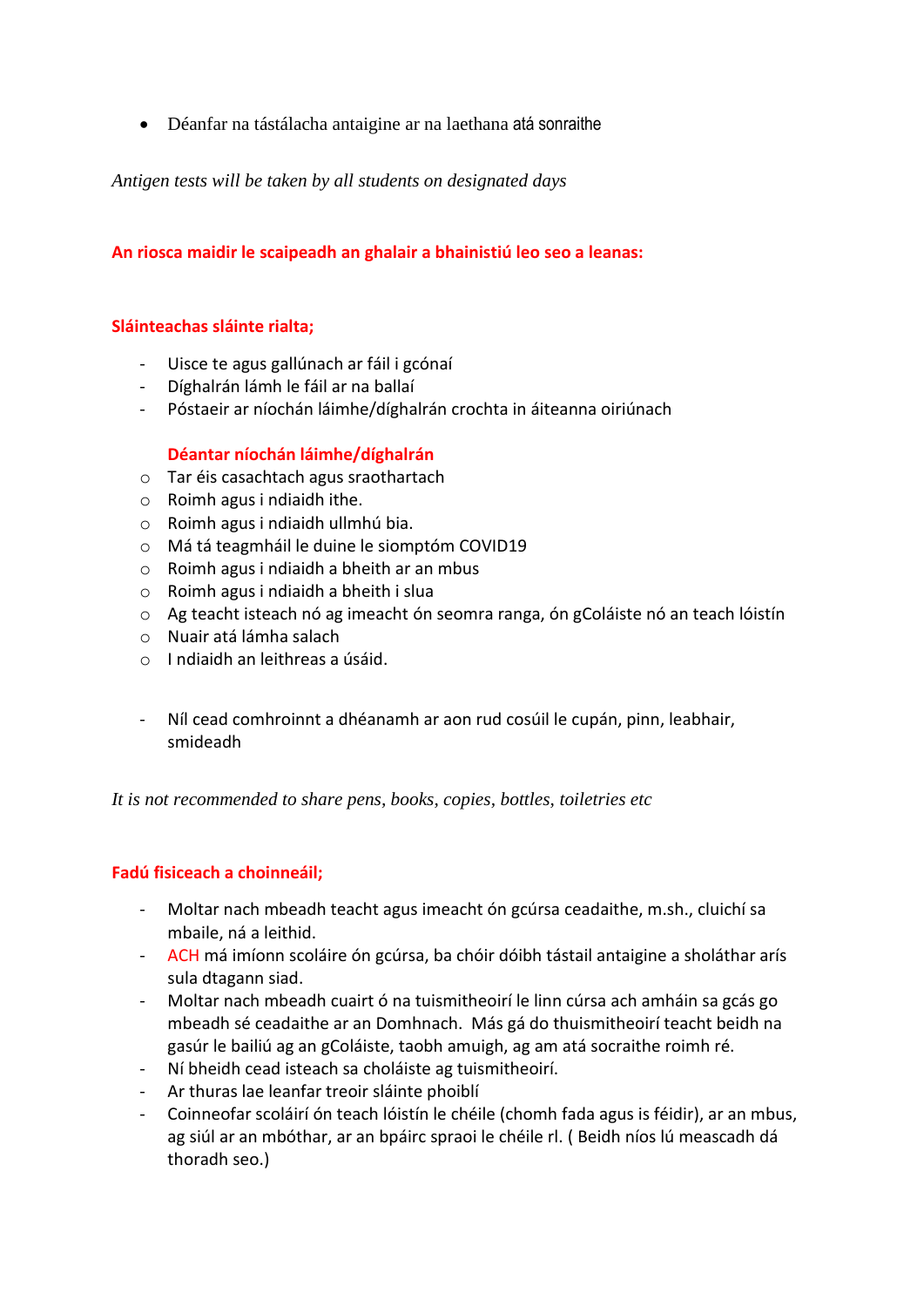*It is recommended that students will not leave the course to go home and return (for example for a game) but when this is necessary students should ensure a negative antigen test before returning to the course.*

*It is recommended that parents do not visit during the course but if they wish to do so on the middle Sunday procedures will be put in place to manage this as safely as possible.*

*Students will be grouped according to the Teach Lóistín for activities, for any travel etc (within reason and taking into account the importance of the social experience of Irish College)*

# **An Coláiste**

- Bainfear aon chófraí, troscán srl. nach bhfuil gá leo chun an spás sa seomra ranga a uasmhéadú.
- Beidh seomraí a dháileadh bunaithe ar an spás atá ar fáil agus na ranganna is mó sna seomraí is mó.
- Beidh scoláirí á lonnú sa seomra ranga céanna a oiread agus is féidir.
- Moltar clúdaigh aghaidhe a úsáid ach ní gá.

*Students will be based in the same classroom for the duration of the course. It is recommended but not compulsary that they wear masks in the classroom.* 

# **Má tá siomptóim COVID-19 ar scoláire, fiú má tá siad éadrom, ba chóir**

Tastáil antaigine le déanamh ag an scoláire

# **Má tá antigen dearfach**

- Glaoigh láithreach ar thuismitheoirí an scoláire chun iad a bháiliú agus iad a thabhairt abhaile
- Féin-aonrú a dhéanamh (fanacht i seomra amháin sa teach nó seomra faoi leith sa choláiste) go dtí go dtagann tuismitheoirí chun iad a bhailiú.
- Cumhdach aghaidhe leighis nó análaitheora a chaitheamh más gá a bheith i gcomhluadar daoine.
- Caithfidh siad fanacht sa mbaile 7 lá théis tástáil dearfach.
- Caithfidh an scoláire é seo a dhéanamh fiú más rud é go bhfuil an chéad vacsaín COVID-19 faighte acu, go bhfuil teanndáileog faighte acu nó go raibh COVID-19 orthu roimhe seo.

# *If the student has a positive antigen test*

 *Parents will be notified immediately to collect the child from the guesthouse, where they will isolate until they go home*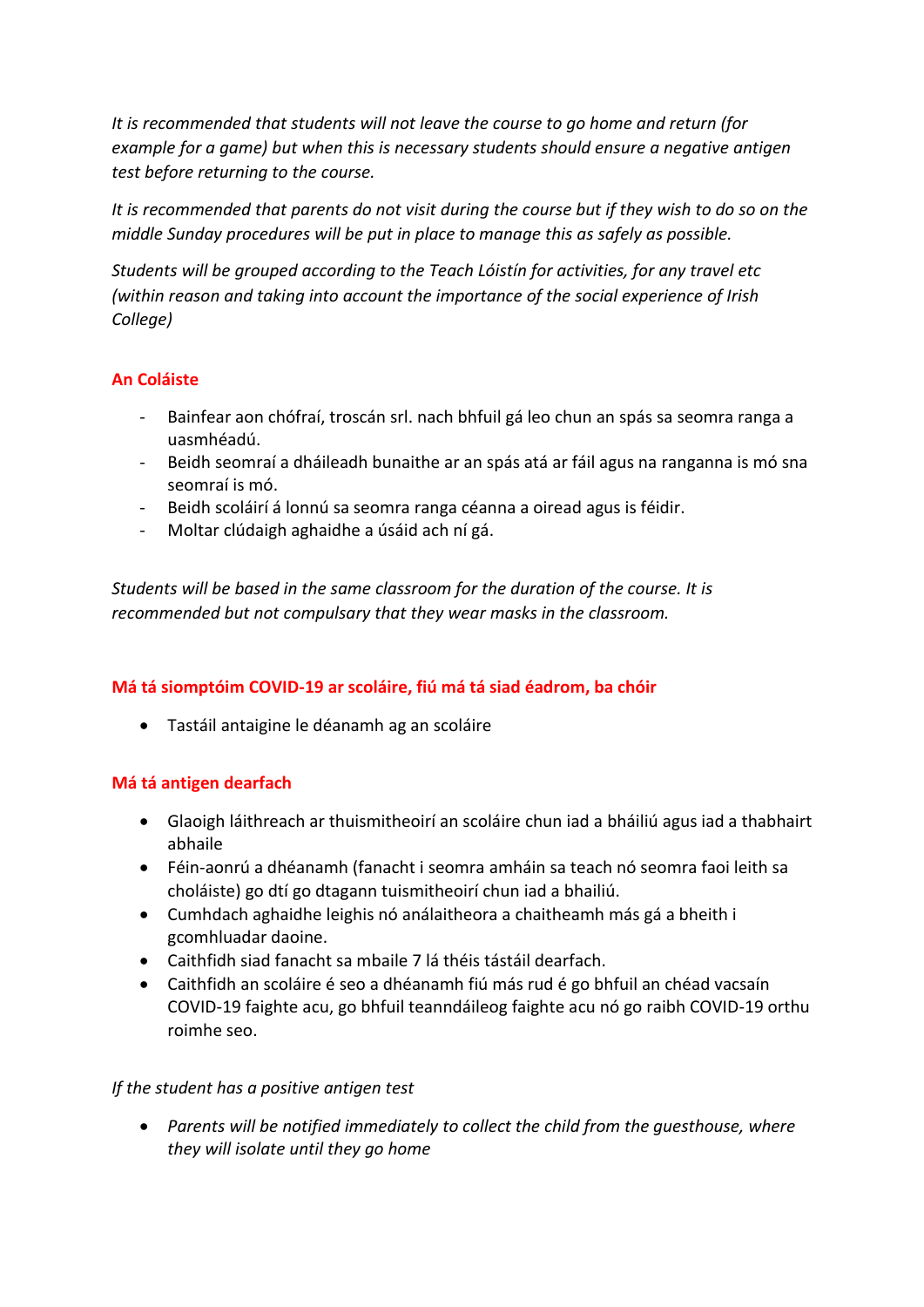- *They should wear a mask at all times especially if they must be in proximity to other people*
- *They should not return to the College until 7 days after the positive test.*
- *They must follow the above procedures even if they have had a vaccine, booster or have had Covid 19 in the past.*

Más dlúth-theagmhálaí an scoláire de dhuine a bhfuil toradh deimhneach faighte acu ar thástáil COVID-19 (coróinvíreas), ba cheart don Coláiste:

- bheith ag faire amach do shiomptóim COVID-19
- bheith an-chúramach agus cloí leis an gcomhairle maidir leis an scoláire agus daoine eile a chosaint ar COVID-19, ar eagla go bhfuil an víreas orthu
- Ba cheart do ghrúpaí áirithe daoine ar a bhfuil siomptóim tástáil le haghaidh COVID-19 a dhéanamh.

*In the case of close contact with someone who has tested positive for Covid 19 the most recent public health guidelines (hse.ie) will be followed.* 

**Guaiseacha a aithint agus a mheas**

## **Limistéar: Na seomraí Ranga (Classroom)**

| <b>Guais</b>  | <b>Suíomh</b> | <b>Baol</b>       | Beart molta chun é a<br>réiteach                                                    | Freagracht      |
|---------------|---------------|-------------------|-------------------------------------------------------------------------------------|-----------------|
| Cathaoireacha | Seomra ranga  | Fadú<br>fisiceach | Spás idir na scoláirí                                                               | Múinteoir ranga |
| Troscán       | Seomra ranga  | Fadú<br>fisiceach | An seomra a ghlanadh<br>de troscán agus<br>trealamh chun spás<br>níos mó a ghlacadh | Múinteoir ranga |
| Fuinneoga     | Seomra ranga  | Aerú sa<br>seomra | Córas Aer<br><b>Astarraingthe sna</b><br>seomraí ranga nó                           | Múinteoir ranga |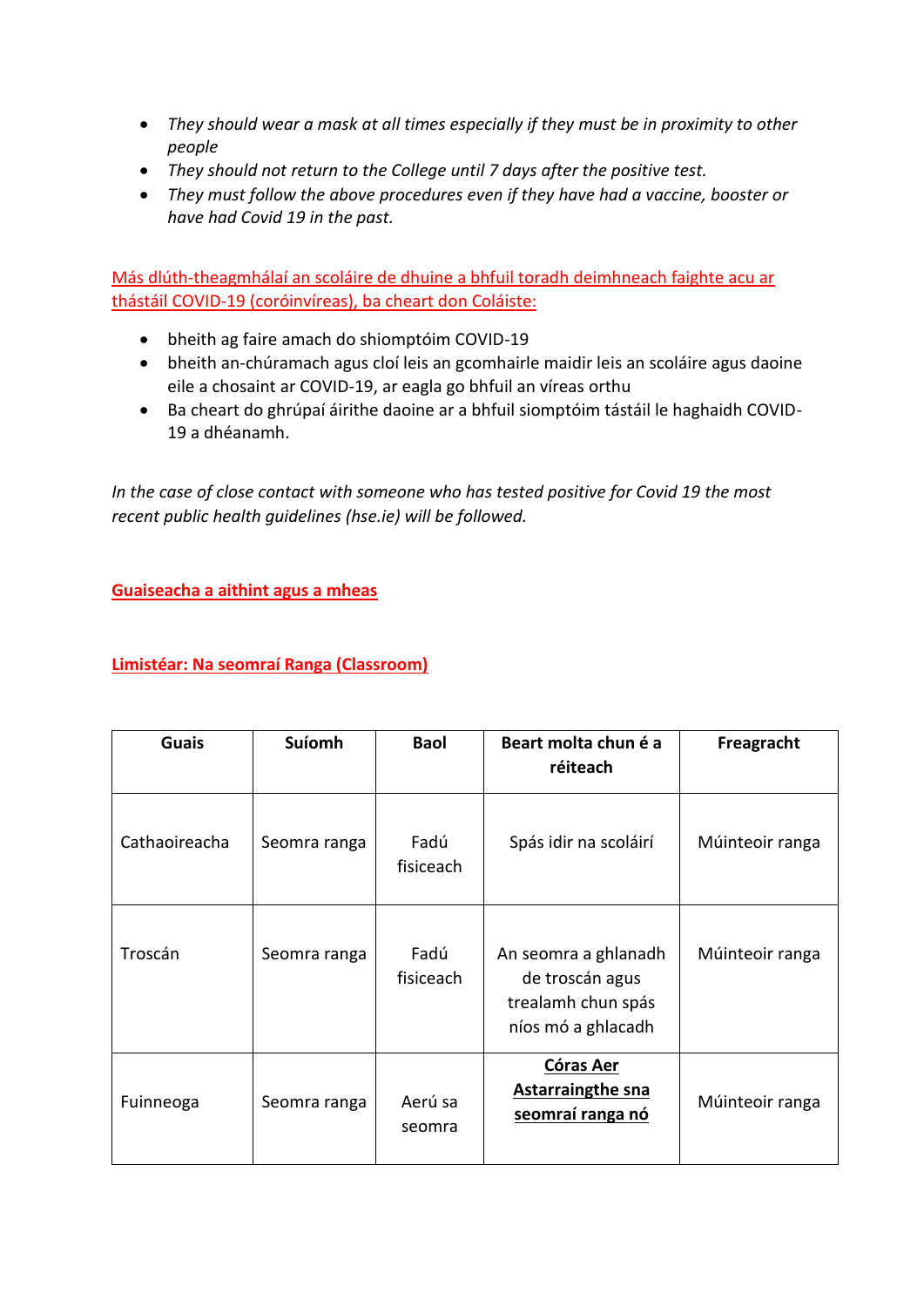|                |              |         | Fuinneoga agus doirse     |                   |
|----------------|--------------|---------|---------------------------|-------------------|
|                |              |         | oscailte chomh mór        |                   |
|                |              |         | agus is féidir            |                   |
| Bosca bruscair | Seomra       | Aistriú | Mála plaisteach sa        | Múinteoir         |
|                | Ranga        | víreas  | mbosca                    | Ranga/Maoir       |
|                |              |         |                           | COVID-19          |
| Díghalrán lámh | Taobh        | Aistriú | Déantar níochán           | Múinteoir         |
|                | amuigh de na | víreas  | láimhe/díghalrán roimh    | Ranga/Maoir       |
|                | seomraí      |         | theacht agus imeacht      | COVID-19          |
|                | ranga        |         | ón seomra ranga           |                   |
|                |              |         |                           |                   |
|                |              |         |                           |                   |
|                |              |         |                           |                   |
| Dífhabhtán     | Seomra ranga | Aistriú | Troscán, lasca soilse     | Glantóir COVID-19 |
|                |              | víreas  | agus doras an tseomra     |                   |
|                |              |         | a ghlanadh le             |                   |
|                |              |         | dífhabhtán i ndiaidh do   |                   |
|                |              |         | na scoláirí imeacht ón    |                   |
|                |              |         | seomra.                   |                   |
| Prótacal       | Seomra ranga | Aistriú | Caithfidh na dromchlaí    | Glantóir COVID-19 |
| Dífhabhtán &   |              | víreas  | ar fad a ghlanadh agus    |                   |
| Glanadh        |              |         | a dífhabhtánú ar a        |                   |
|                |              |         | laghad faoi dhó sa lá.    |                   |
|                |              |         | Taifead scríofa dó seo    |                   |
|                |              |         |                           |                   |
| Glanadh        | Seomra ranga | Aistriú | Caithfear                 | Bainistíocht      |
|                |              | víreas  | -Cinntiú go bhfuil uisce  |                   |
|                |              |         | te agus gallúnach ar fáil |                   |
|                |              |         | i gcónaí.                 |                   |
|                |              |         | -Cinntiú go bhfuil        |                   |
|                |              |         | dífhabhtán & ábhar        |                   |
|                |              |         | glanadh ar fáil.          |                   |
|                |              |         |                           |                   |
| Ábhar teagaisc | Seomra ranga | Aistriú | Páipéar aonuaire á        | Múinteoir ranga   |
|                |              | víreas  | úsáid, stop an roinnt.    |                   |
|                |              |         |                           |                   |
|                |              |         |                           |                   |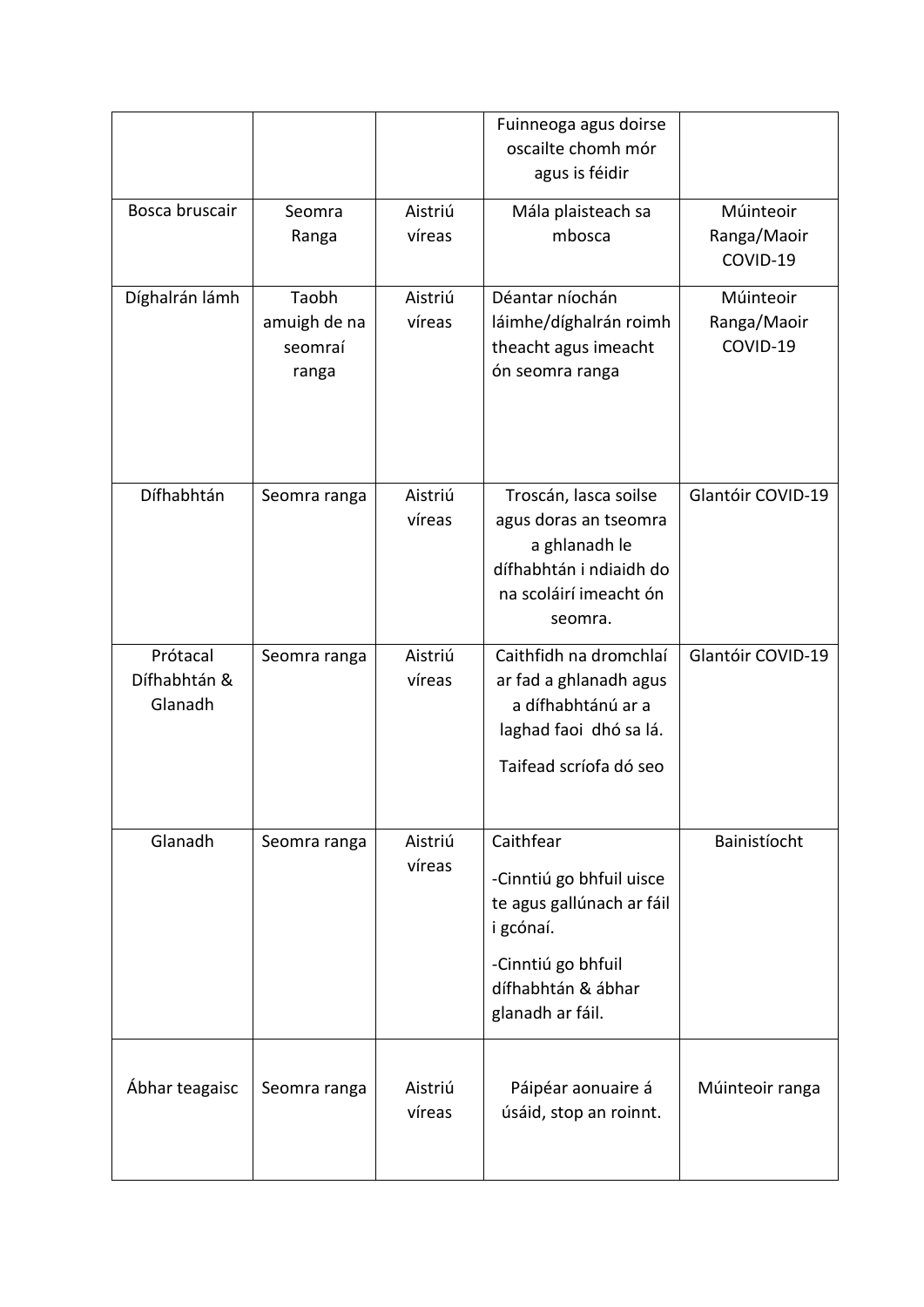| Ábhar teagaisc<br>na scoláirí | Seomra ranga | Aistriú<br>víreas | Cóipleabhar, foclóir,<br>pinn agus rl i gclúdach<br>trédhearcach<br>plaisteach            | Múinteoir ranga                |
|-------------------------------|--------------|-------------------|-------------------------------------------------------------------------------------------|--------------------------------|
| Scaipeadh<br>eolais           | Seomra ranga | Easpa<br>eolais   | Póstaeir ar níochán<br>láimhe/díghalrán agus<br>póstaeir COVID-19<br>crochta ar na ballaí | Bainistíocht/Maoir<br>COVID-19 |
| Leabhar Rolla                 | Seomra ranga | Aistriú<br>víreas | An leabhar rolla a<br>líonadh go leictreonach<br><b>MAS FEIDIR</b>                        | Múinteoir ranga                |
| An Seomra<br>Ranga            | Seomra ranga | Fadú<br>fisiceach | Cleachtaí ranga a<br>dhéanamh taobh<br>amuigh más féidir<br>Taobh amuigh más              | Múinteoir ranga                |
| Seisiún<br>tráthnóna/oíche    |              | Fadú<br>fisiceach | féidir                                                                                    |                                |

*Students should not share pens, copies, books etc*

*It is recommended they wear masks*

*Tables, chairs etc can be cleaned regularly* 

*Hand sanitizer should be used going into the classrooms*

*Classes may take place outside if appropriate*

*An air extraction system is in place or windows and doors should be open*

**Limistéar: An Spás Comónta (Common Areas)**

| <b>Guais</b> | Suíomh      | <b>Baol</b> | Beart molta chun é<br>a réiteach | Freagracht                  |
|--------------|-------------|-------------|----------------------------------|-----------------------------|
| Gluaiseacht  | Hallaí agus | Fadú        | Líne singil aon                  | Maoir COVID-19 agus Cinnirí |
| na scoláirí  | pacáistí an | fisiceach   | threo tríd an                    |                             |
|              | choláiste   |             | phacáiste agus                   |                             |
|              |             |             | isteach agus amach               |                             |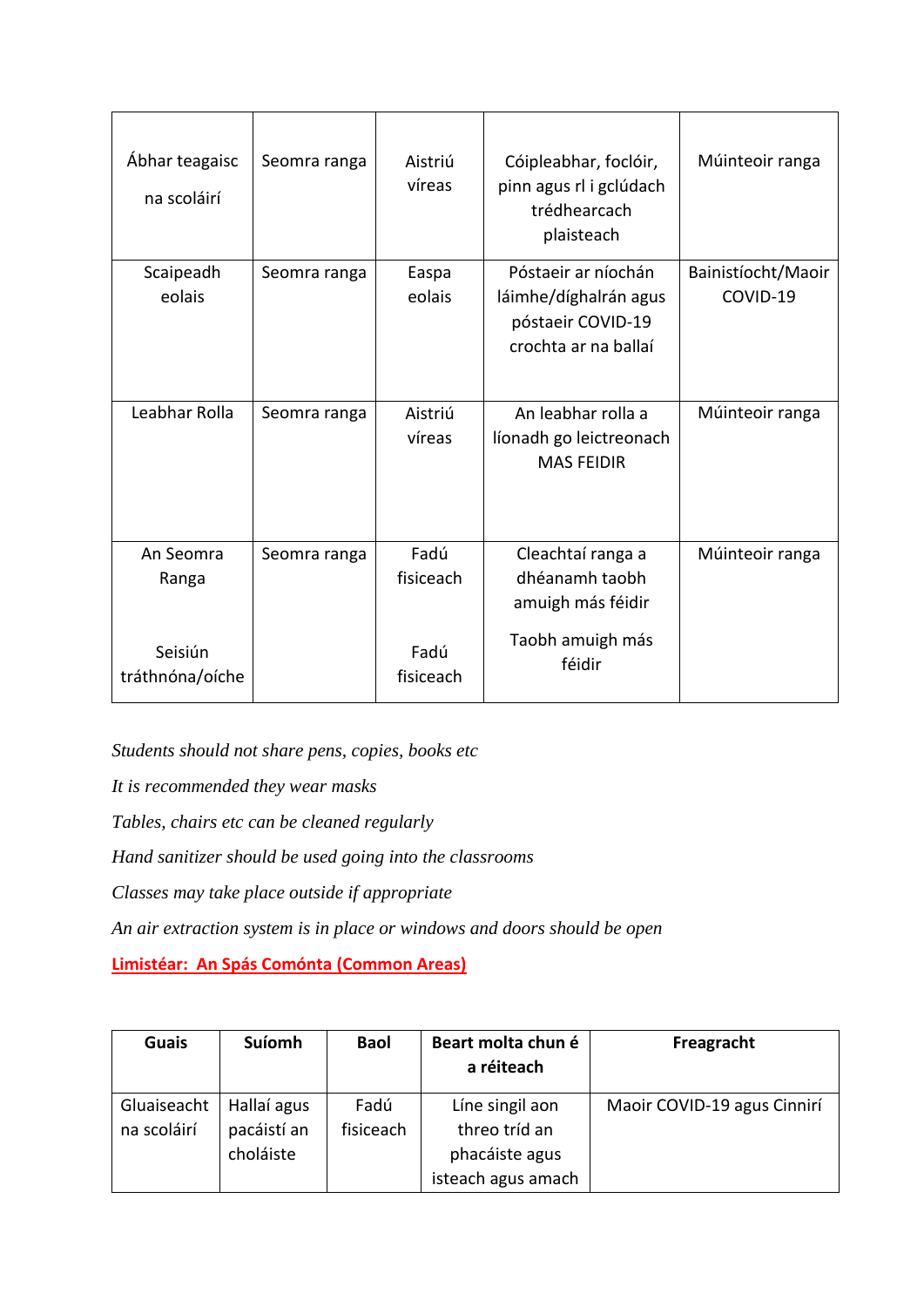|                                     |                                           |                    | as na doirse<br>seachtrach                                                                             |                                   |
|-------------------------------------|-------------------------------------------|--------------------|--------------------------------------------------------------------------------------------------------|-----------------------------------|
| Díghalrán<br>lámh                   | Taobh<br>amuigh de<br>na seomraí<br>ranga | Aistriú<br>víreas  | Déanta níochán<br>láimhe/díghalrán<br>roimh theacht agus<br>imeacht ón seomra<br>ranga                 | Múinteoir Ranga/Maoir<br>COVID-19 |
| Scaipeadh<br>eolais                 | Pacáiste                                  | Easpa<br>eolais    | Póstaeir ar níochán<br>láimhe/díghalrán<br>agus póstaeir<br>COVID-19 crochta<br>ar na ballaí           | Bainistíocht/Maoir COVID-19       |
| Fuinneoga                           | Spás<br>comónta                           | Aerú sa<br>seomraí | Fuinneoga agus<br>doirse oscailte<br>chomh mór agus is<br>féidir ach ag cloí le<br>rialacháin dóiteáin | Bainistíocht/Maoir COVID-19       |
| <b>Bosca</b><br>bruscair            | Spás<br>comónta                           | Aistriú<br>víreas  | Mála plaisteach sa<br>mbosca agus ar<br>chlúdach an<br>bhosca.                                         | Maoir COVID-19/Glantóir           |
| Spás nach<br>mó ná 2m               | Spás<br>comónta                           | Aistriú<br>víreas  | Moltar clúdach<br>aghaidhe do na<br>scoláirí agus<br>múinteoirí ach ní gá                              | Bainistíocht/Maoir COVID-19       |
| Dáileadh<br>scoláirí                | Spás<br>Comónta                           | Fadú<br>fisiceach  | Na Ráthanna (Pods)<br>ó na tithe a<br>choinneal sna<br>grúpaí céanna le<br>chéile                      | Bainistíocht/Cinnirí/Múinteoirí   |
| Prótacal<br>Dífhabhtán<br>& Glanadh | Spás<br>Comónta                           | Aistriú<br>víreas  | Caithfidh na<br>dromchlaí ar fad a<br>ghlanadh agus a<br>dífhabhtánú ar a<br>laghad faoi dhó sa<br>lá. | Glantóir COVID-19                 |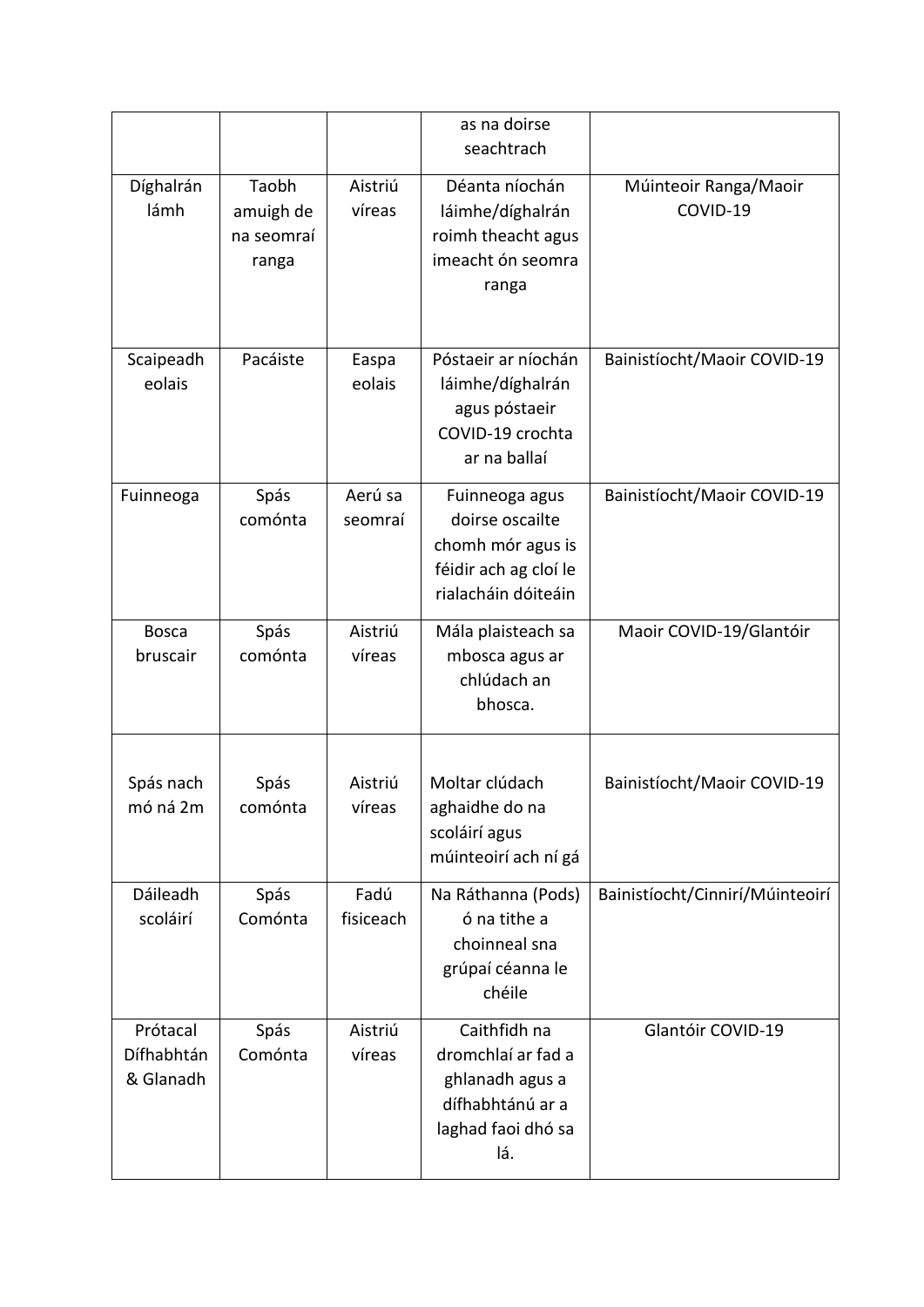|         |                 |                   | Taifead scríofa dó                                                                                                                                 |              |
|---------|-----------------|-------------------|----------------------------------------------------------------------------------------------------------------------------------------------------|--------------|
|         |                 |                   | seo                                                                                                                                                |              |
|         |                 |                   |                                                                                                                                                    |              |
| Glanadh | Seomra<br>ranga | Aistriú<br>víreas | Caithfear<br>-Cinntiú go bhfuil<br>uisce te agus<br>gallúnach ar fáil i<br>gcónaí.<br>-Cinntiú go bhfuil<br>dífhabhtán & ábhar<br>glanadh ar fáil. | Bainistíocht |

*Students will be grouped according to houses (in as much as possible) A one-way system will be in operation Surfaces will be cleaned regularly Windows and doors will remain open Hand sanitizer is recommended for regular use*

# **Limistéar: Lóistín – An Teaghlach Ghaeltachta (Guest House)**

| <b>Guais</b>        | <b>Suíomh</b>                                 | <b>Baol</b>       | Beart molta chun é a<br>réiteach                                                            | Freagracht |
|---------------------|-----------------------------------------------|-------------------|---------------------------------------------------------------------------------------------|------------|
| Scoláirí ag<br>ithe | Seomra bia                                    | Fadú<br>fisiceach | Go mbeadh na scoláirí<br>sna seomraí codlata<br>céanna ag na boird ithe<br>céanna.          | Bean an Tí |
| Troscán             | Seomraí<br>codlata agus<br>seomraí<br>comónta | Fadú<br>fisiceach | An seomra a ghlanadh de<br>troscán agus trealamh<br>nach gá chun spás níos<br>mó a ghlacadh | Bean an Tí |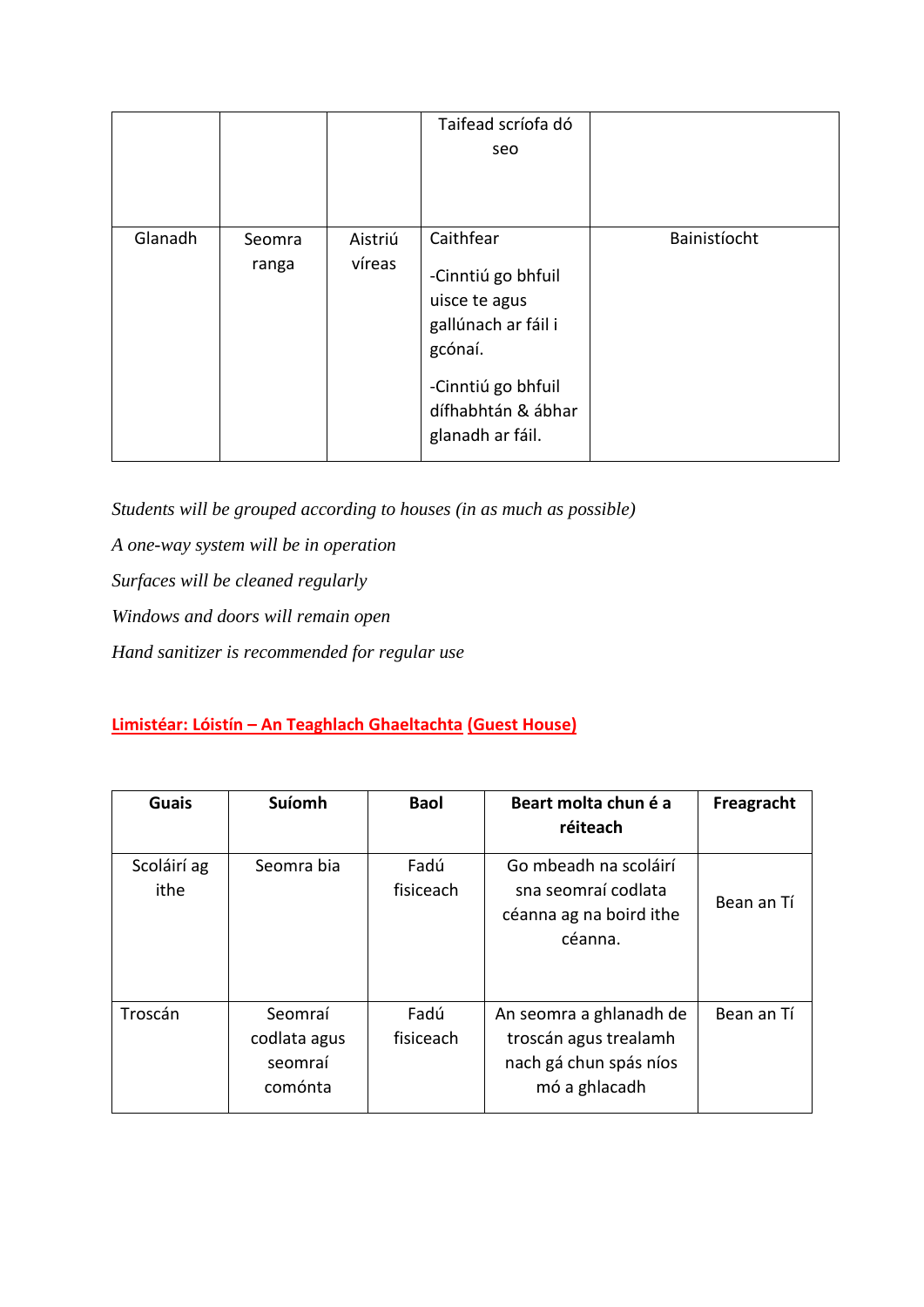| Dearbhú                | Teach           | Sláinte        | Dearbhú ó béal nach                              | Bean Tí    |
|------------------------|-----------------|----------------|--------------------------------------------------|------------|
| sláinte                |                 |                | bhfuil aon siomptóm do                           |            |
| scoláirí               |                 |                | <b>COVID-19 orthu (Gach</b>                      |            |
|                        |                 |                | maidin agus oíche)                               |            |
| Díghalrán              | Taobh amuigh    | Aistriú víreas | Déanta níochán                                   | Cinnirí    |
| lámh                   | de na seomraí   |                | láimhe/díghalrán roimh                           | Tí/Bean Tí |
|                        | codlata,        |                | theacht agus imeacht ón                          |            |
|                        | seomraí folctha |                | na seomraí éagsúla                               |            |
|                        | agus lasmuigh   |                |                                                  |            |
|                        | de doras        |                |                                                  |            |
|                        | seachtrach      |                |                                                  |            |
| Dífhabhtán             | Seomraí         | Aistriú víreas |                                                  | Bean Tí    |
|                        | codlata &       |                | Troscán, lasca soilse agus<br>doras an tseomra a |            |
|                        | spásanna        |                | ghlanadh le dífhabhtán i                         |            |
|                        | comónta         |                | ndiaidh do na scoláirí                           |            |
|                        |                 |                | imeacht ón teach                                 |            |
|                        |                 |                | Taifead scríofa dó seo                           |            |
|                        |                 | Aistriú víreas |                                                  |            |
| Prótacal<br>Dífhabhtán | Seomraí Bia     |                | Caithfidh na dromchla an<br>troscáin ar fad a    | Bean Tí    |
| & Glanadh              |                 |                | ghlanadh agus a                                  |            |
|                        |                 |                | dífhabhtánú i ndiaidh                            |            |
|                        |                 |                | gach béile                                       |            |
| Prótacal               | Seomraí         | Aistriú víreas | Caithfidh na dromchlaí ar                        | Bean tí    |
| Dífhabhtán             | codlata,        |                | fad a ghlanadh agus a                            |            |
| & Glanadh              | seomraí folctha |                | dífhabhtánú ar a laghad                          |            |
|                        | agus spásanna   |                | faoi dhó sa lá.                                  |            |
|                        | Comónta         |                |                                                  |            |
|                        |                 |                | Taifead scríofa dó seo                           |            |
|                        |                 |                |                                                  |            |
| <b>Bosca</b>           | Seomraí         | Aistriú víreas | Mála plaisteach sa                               | Bean Tí    |
| bruscair               | codlata,        |                | mbosca agus ar chlúdach                          |            |
|                        | seomraí folctha |                | an bhosca más ann dó                             |            |
|                        | agus spásanna   |                |                                                  |            |
|                        | Comónta         |                |                                                  |            |
| Glanadh                | Seomraí         | Aistriú víreas | Caithfear                                        | Bean tí    |
|                        | codlata,        |                | -Cinntiú go bhfuil uisce te                      |            |
|                        | seomraí folctha |                | agus gallúnach ar fáil i                         |            |
|                        | agus spásanna   |                | gcónaí.                                          |            |
|                        | Comónta         |                |                                                  |            |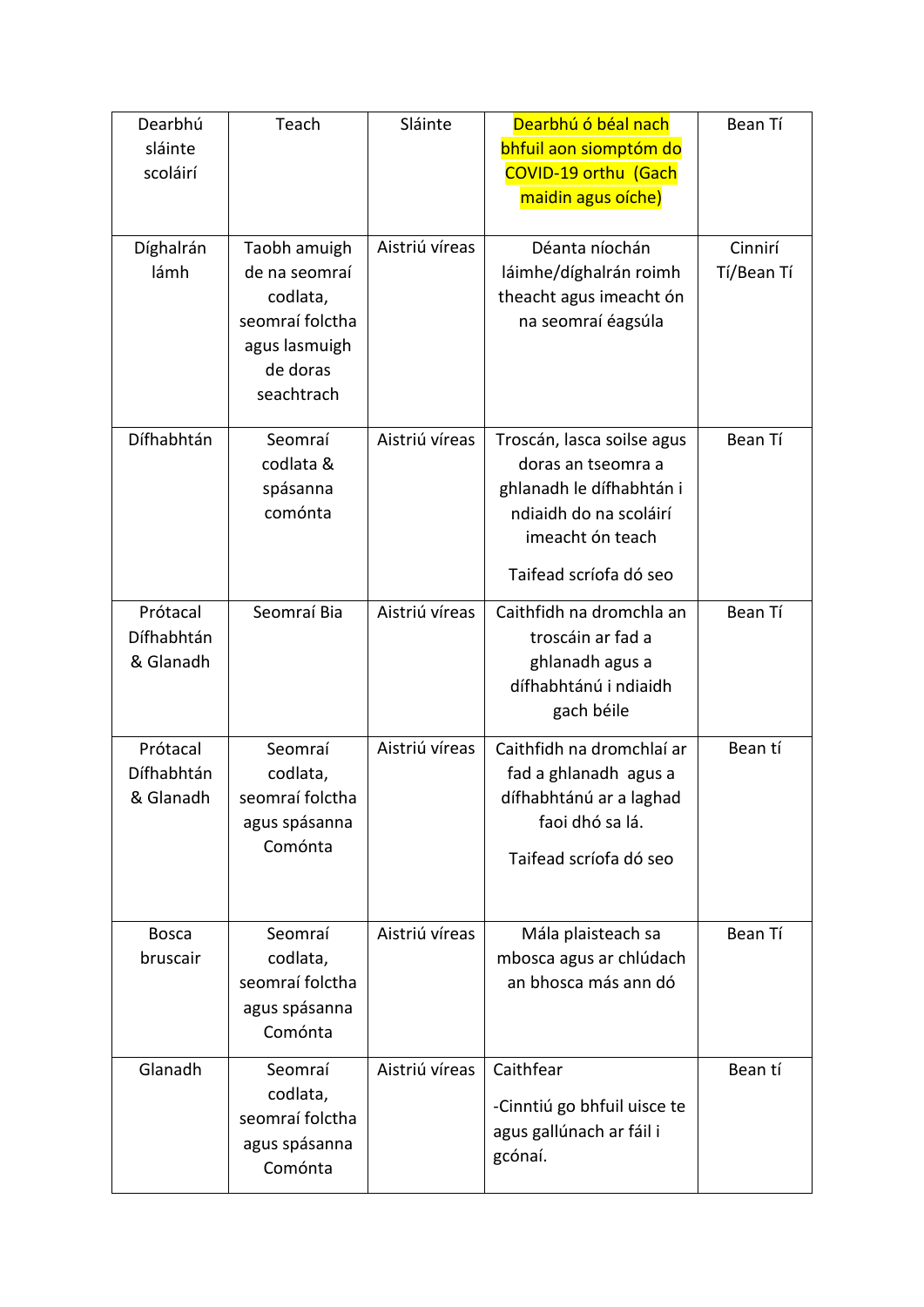|                                    |                                                                    |                                     | -Cinntiú go bhfuil<br>dífhabhtán & ábhar<br>glanadh ar fáil.                                                                                                                                                          |                         |
|------------------------------------|--------------------------------------------------------------------|-------------------------------------|-----------------------------------------------------------------------------------------------------------------------------------------------------------------------------------------------------------------------|-------------------------|
| Glanadh                            | Seomraí<br>codlata,<br>seomraí folctha<br>agus spásanna<br>Comónta | Aistriú víreas                      | Caithfear fuinneoga sna<br>seomraí a bhfuil á<br>ghlanadh a bheith<br>oscailte le leith glanadh<br>agus ar feadh píosa i<br>ndiaidh an glanadh                                                                        | Bean tí                 |
| Lá teachta &<br>Imeachta           | Teach                                                              | Aistriú víreas<br>Fadú<br>fisiceach | Ní chóir go mbeadh aon<br>thuismitheoir ag teacht<br>isteach chuig an lóistín                                                                                                                                         | An Choláiste            |
| Rudaí<br>phearsanta<br>na scoláirí | Teach                                                              | Aistriú víreas                      | Moltar chomh fada agus<br>is féidir boscaí plaisteach<br>trédhearcach le ainm an<br>scoláire scríofa air chun<br>gnéithe sláinteachas<br>phearsanta an scoláire a<br>chóiméad. Bosca eile ag<br>teastáil do smideadh. | An Choláiste<br>Bean Tí |
| Rudaí<br>phearsanta<br>na scoláirí | Teach                                                              | Aistriú víreas                      | Ní féidir le scoláirí rudaí<br>leo a roinnt le scoláire<br>eile, ar nós éadach,<br>smideadh nó ábhar<br>foghlama. Áit faoi leith sa<br>seomra ag gach scoláire<br>chun rudaí leo a chur.                              | An Choláiste<br>Bean Tí |
| Rudaí<br>phearsanta<br>na scoláirí | Teach                                                              | Aistriú víreas                      | Caithfidh na scoláirí na<br>seomra codlata a<br>choinneal glan i gcónaí<br>agus ní féidir le rudaí<br>phearsanta a bheith ar an<br>urlár. Glanadh le<br>déanamh faoi dhó sa lá                                        | An Choláiste<br>Bean Tí |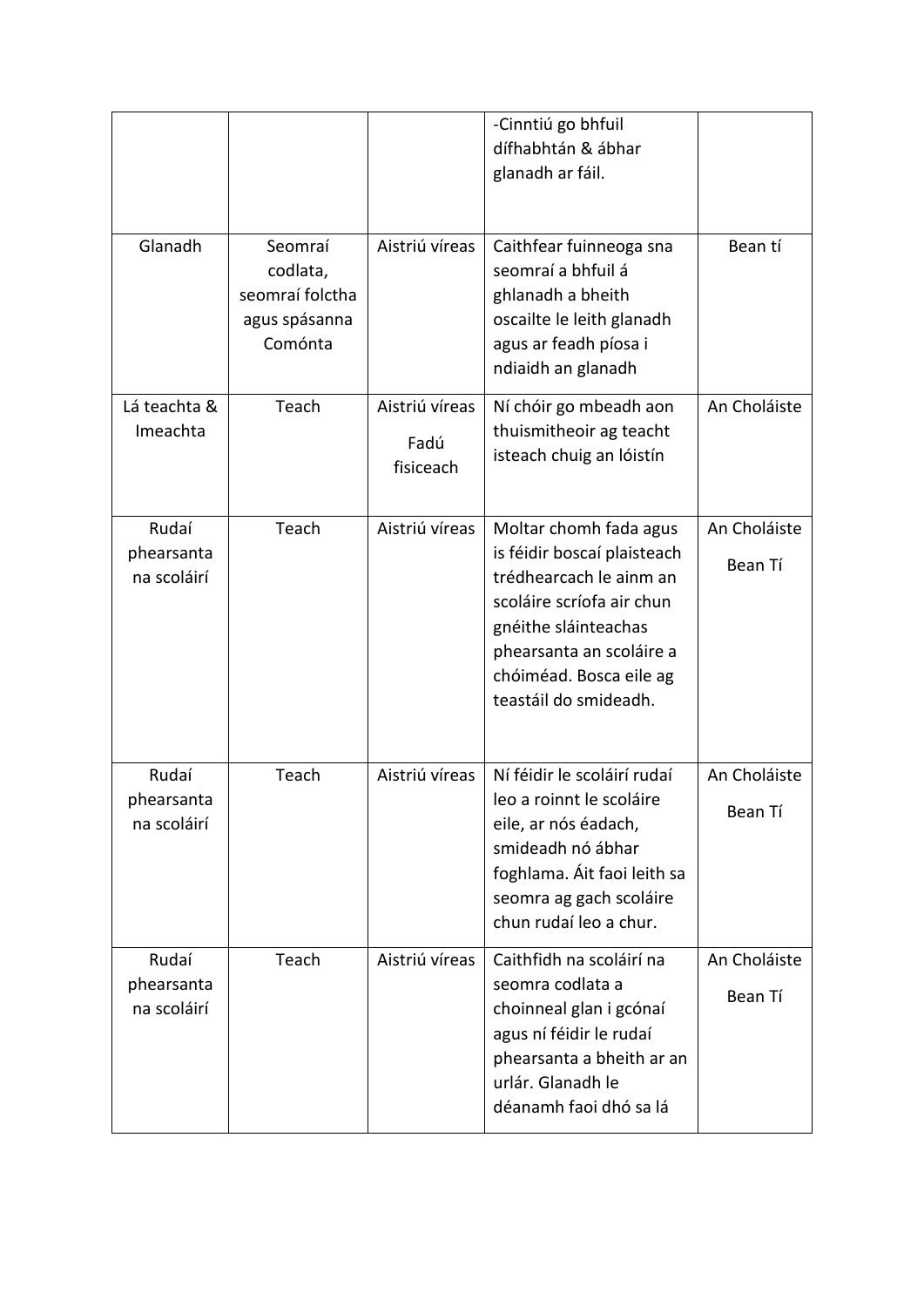| <b>Bosca</b><br>bruscair | Teach    | Aistriú víreas | Mála plaisteach sa<br>mbosca agus ar chlúdach<br>an bhosca.                                                 | Bean Tí |
|--------------------------|----------|----------------|-------------------------------------------------------------------------------------------------------------|---------|
| Scaipeadh<br>eolais      | Pacáiste | Easpa eolais   | Póstaeir ar níochán<br>láimhe/díghalrán agus<br>póstaeir COVID-19<br>crochta ar na ballaí                   | Bean Tí |
| Fón póca                 | Teach    | Aistriú víreas | Am teoranta ar an bhfón,<br>15 nóiméad.<br>Caithfear an fón a<br>dífhabhtanú roimh agus i<br>ndiaidh úsáid. | Bean Tí |

*Surfaces cleaned regularly*

*Personal items such as toiletries stored safely in clear labelled boxes Personal items should not be shared Students in the same bedroom sharing a table for mealtimes Regular check by Bean an Tí that no symptoms have developed Information in the guesthouse about coughing/handwashing etiquette Windows opened regularly Parents should not enter the Teach Lóistín Students should not congregate in large groups in one bedroom*

**Limistéar: Ar an mionbhus/bus**

| <b>Guais</b> | Suíomh     | <b>Baol</b>       | Beart molta chun é a<br>réiteach                | Freagracht              |
|--------------|------------|-------------------|-------------------------------------------------|-------------------------|
| Suíocháin    | <b>Bus</b> | Fadú<br>fisiceach | Caithfear suí sa<br>suíochán céanna i<br>gcónaí | Cinnirí/Tiománaí<br>bus |
|              |            |                   | Na tithe a choinneal sna<br>suíochán bus céanna |                         |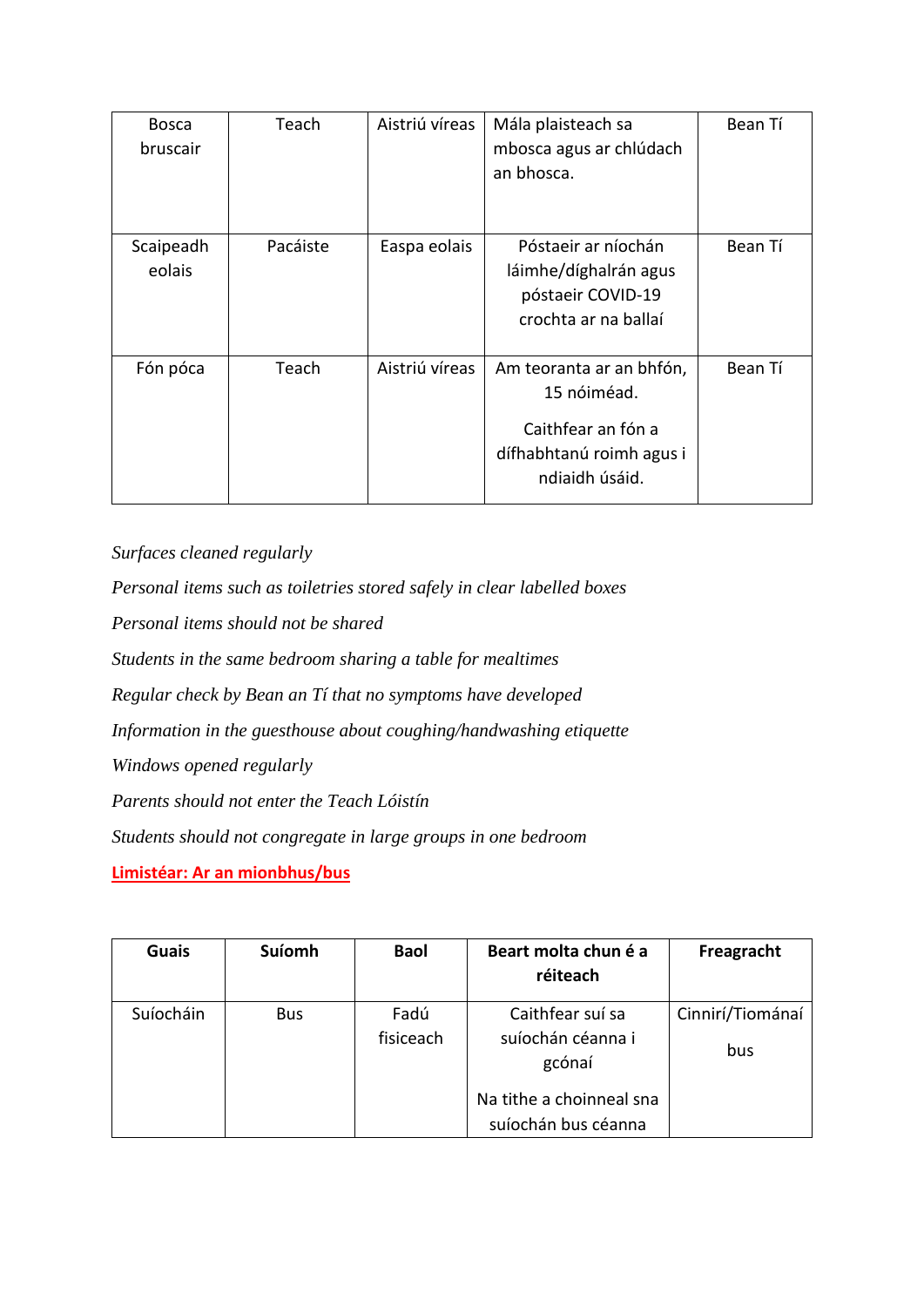|           |            |              | gach turas agus ag suí le<br>chéile ar an mbus. |                  |
|-----------|------------|--------------|-------------------------------------------------|------------------|
| Spás nach | <b>Bus</b> | Fadú         | Moltar go láidir clúdach                        | Cinnirí/Tiománaí |
| mó ná 2m  |            | fisiceach    | aghaidhe ar na scoláirí                         | bus              |
|           |            |              | agus tiománaí bus                               |                  |
| Scaipeadh | Pacáiste   | Easpa eolais | Póstaeir ar níochán                             | Bean Tí          |
| eolais    |            |              | láimhe/díghalrán agus                           |                  |
|           |            |              | póstaeir COVID-19                               |                  |
|           |            |              | crochta ar na ballaí                            |                  |

*Students should sit in the same seat for the duration of the course*

*It is recommended that students wear masks*

**Limistéar:** Guaiseanna Clóis & Taobh amuigh

| <b>Guais</b>      | <b>Suíomh</b>                  | <b>Baol</b>       | Beart molta chun é a<br>réiteach                                                                                               | Freagracht                    |
|-------------------|--------------------------------|-------------------|--------------------------------------------------------------------------------------------------------------------------------|-------------------------------|
| Spóirt            | Taobh<br>Amuigh/Páirc/<br>Clós | Fadú<br>Fisiceach | Scoláirí na dtithe<br>rannpháirteach in<br>imeachtaí le chéile -<br>grúpaí tithe le chéile                                     | Feitheoir                     |
| Gortú             | Taobh<br>Amuigh/Páirc/<br>Clós | Aistriú Vireas    | Lámhainní/masc le<br>caitheamh ag scrúdú an<br>gortú                                                                           | Oifigeach<br>Cead<br>Chabhair |
| Dighalrán<br>Lámh | Taobh<br>Amuigh/Páirc/<br>Clós | Aistriú Vireas    | Níochán lámha (digalrái<br>soghluaiste) roimh<br>trealamh spórt a úsáid<br>agus a roinnt                                       | Feitheoir                     |
| Lá Báistí         | Taobh<br>Amuigh/Páirc/<br>Clós | Aistriú Vireas    | Seachas Rabhadh Aimsire<br>imeachtaí ar siúl taobh<br>amuigh an tam ar fad -<br>éadach ceart báistí ag<br>gach duine ag teacht | Feitheoir                     |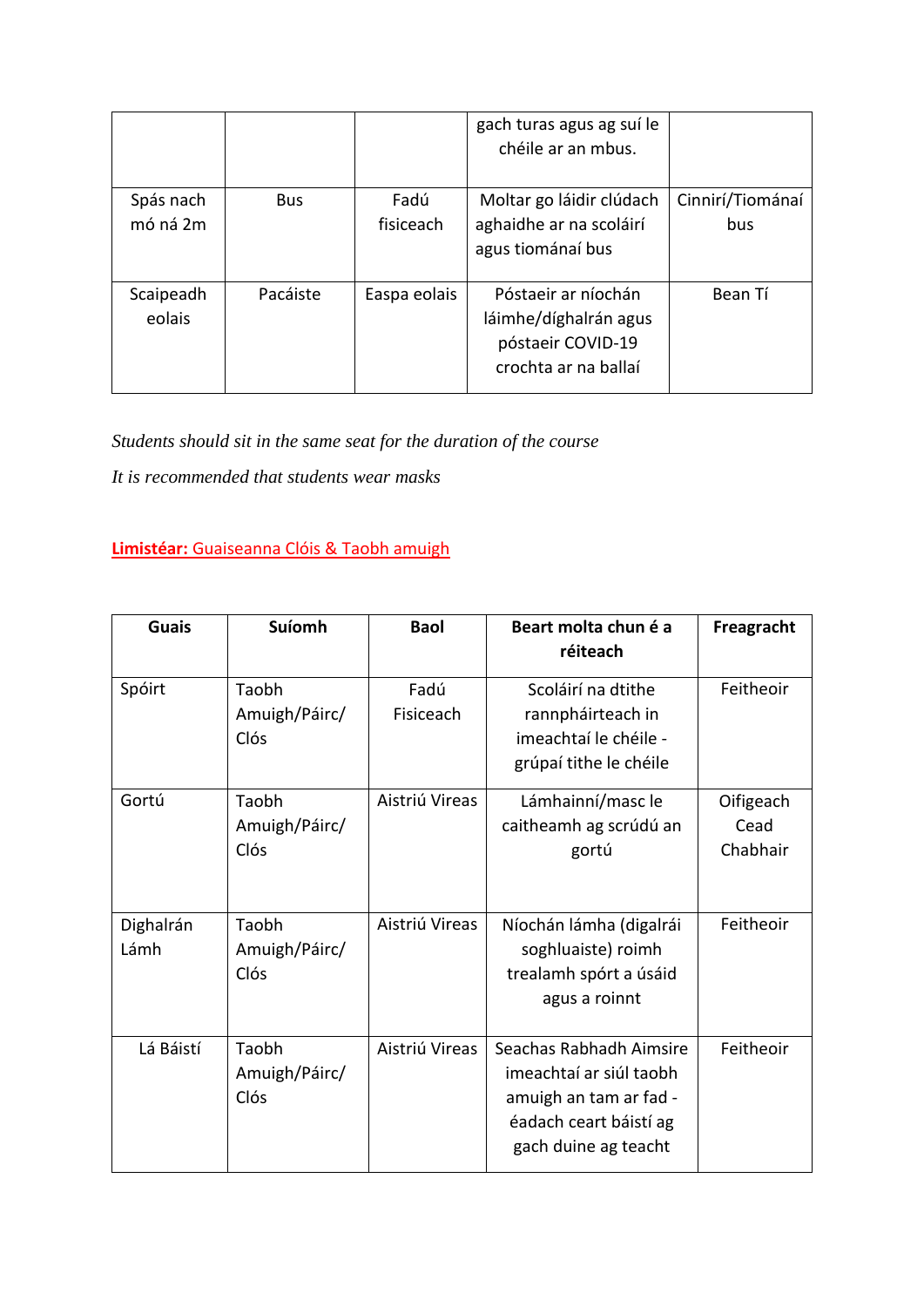*Outdoor activities prioritised – unless there is a weather warning Teachers dealing with injury will wear gloves/masks Hand sanitizer available Students grouped according to guesthouses (within reason)* **Limistéar:** Siúl le Bóthar

| <b>Guais</b> | <b>Suíomh</b> | <b>Baol</b>    | Beart molta chun é a<br>réiteach                                                   | Freagracht   |
|--------------|---------------|----------------|------------------------------------------------------------------------------------|--------------|
| Siúl         | Ar an mBóthar | Aistriú Vireas | Scoláirí na dtithe céanna<br>bheith ag siúl le chéile<br>chomh fada agus is féidir | Cinnire Tigh |

## **Limistéar:** An Trá

| <b>Guais</b> | <b>Suíomh</b> | <b>Baol</b>              | Beart molta chun é a<br>réiteach            | Freagracht              |
|--------------|---------------|--------------------------|---------------------------------------------|-------------------------|
| Snámh        | Ar an Trá     | Aistriú<br><b>Vireas</b> | Níl cead tuaillí /bainne<br>gréine a roinnt | Múinteoir ar<br>dualgas |
|              |               |                          |                                             |                         |
| Spórt        | Ar an Trá     | Aistriú                  | Scoláirí na dtithe céanna                   | Múinteoirí              |
|              |               | Vireas                   | a ghrúpáil le chéile in                     | ar dualgas              |
|              |               |                          | imeachtaí ar an trá                         |                         |
|              |               |                          | chomh fada agus is féidir                   |                         |
| Dighalráin   | Ar an Trá     | Aistriú                  | Dighalráin soghluaiste                      | Múinteoirí              |
|              |               | Vireas                   | bheith ar fáil chun lámha                   | ar dualgas              |
|              |               |                          | a ghlanadh roimh                            |                         |
|              |               |                          | trealamh a usáid                            |                         |
| Gortú        | Ar an Trá     | Aistriú                  | Lámhainní/Masc aghaidh                      | Oifigeach               |
|              |               | Vireas                   | a chaitheamh                                | Céad                    |
|              |               |                          |                                             | Chabhair                |

*Students should not share towels etc*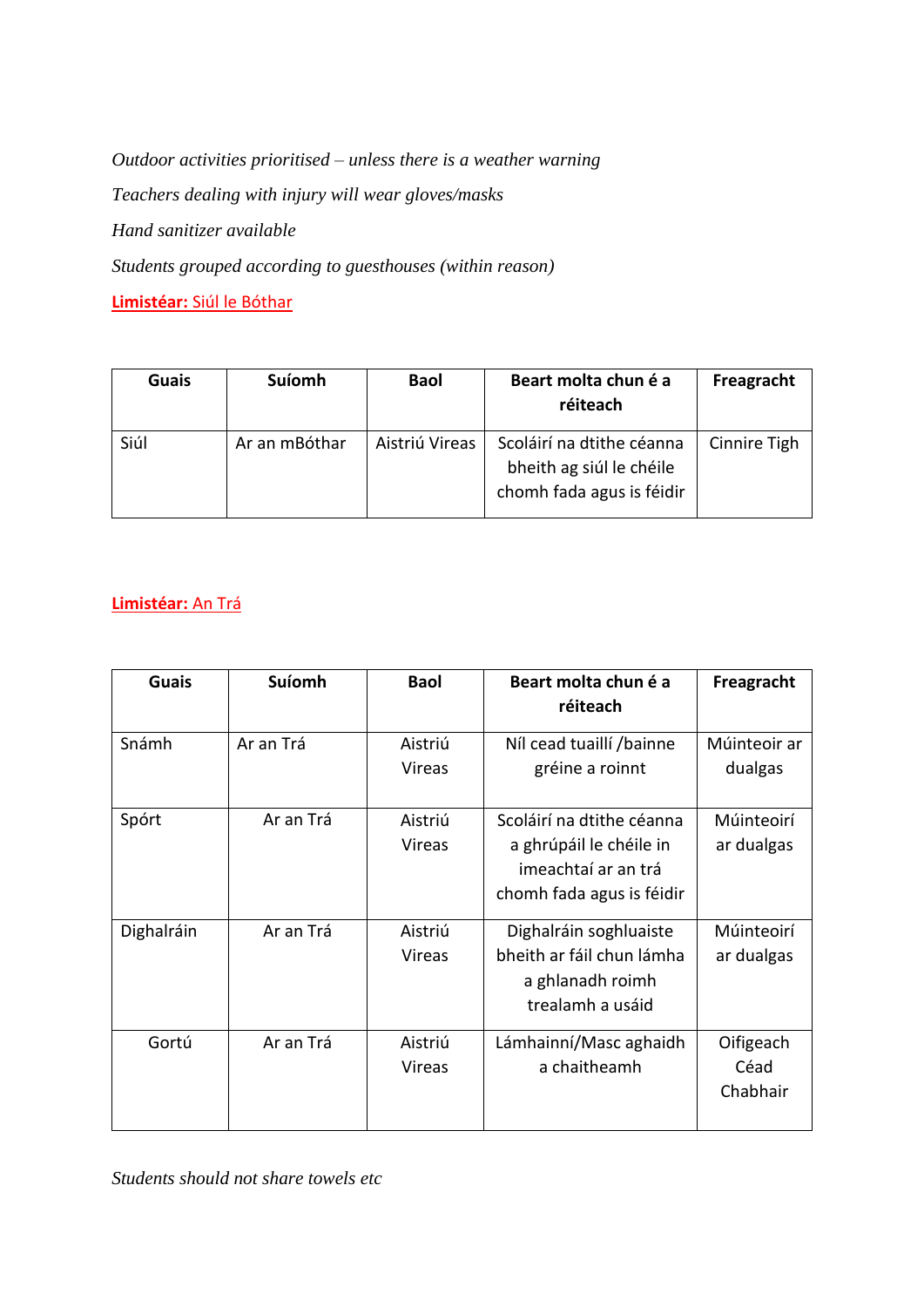# **Limistéar: Seisiún na hOíche - Céilí**

| <b>Guais</b>             | Suíomh | <b>Baol</b>    | Beart molta chun é a<br>réiteach                                                            | Freagracht                           |
|--------------------------|--------|----------------|---------------------------------------------------------------------------------------------|--------------------------------------|
| Díghalráin<br>Lámh       | Halla  | Aistriú Vireas | Lámha le glanadh ag dul<br>isteach/amach as an halla                                        | Múinteoirí<br>ar dualgas             |
| Fuinneoga<br>agus dóirse | Halla  | Aerú           | Fuinneoga agus doirse<br>oscailte an tam ar fad                                             | Múinteoirí<br>ar dualgas             |
| Damhsa                   | Halla  | Aistriú Vireas | Scoláirí na dtithe céanna<br>choinneáil le chéile ag<br>damhsa chomh fada agus<br>is féidir | Múinteoirí<br>ar dualgas             |
| Damhsa                   | Halla  | Aistriú Vireas | Déan an céilí taobh<br>amuigh chomh minic<br>agus gur féidir                                | Príomh Oide                          |
| Leithris                 | Halla  |                | Níl cead ach ag beirt/triúr<br>sa leithreas ag aon am<br>amháin                             | Cúntóir ar<br>dualgas                |
| Cluichí                  |        |                | Pleanáil do chluichí gur<br>féidir fadú fisiceach a<br>chinntiú                             | Cúntóirí/<br>Múinteoir ar<br>dualgas |
| Dioscó                   |        |                | Dioscó amháin i rith an<br>chúrsa agus ag deireadh<br>an chúrsa                             | PO                                   |
|                          |        |                | Laethanta sonraithe<br>tástáil antaigine á eagrú<br>timpeall ar an ócáid seo                |                                      |